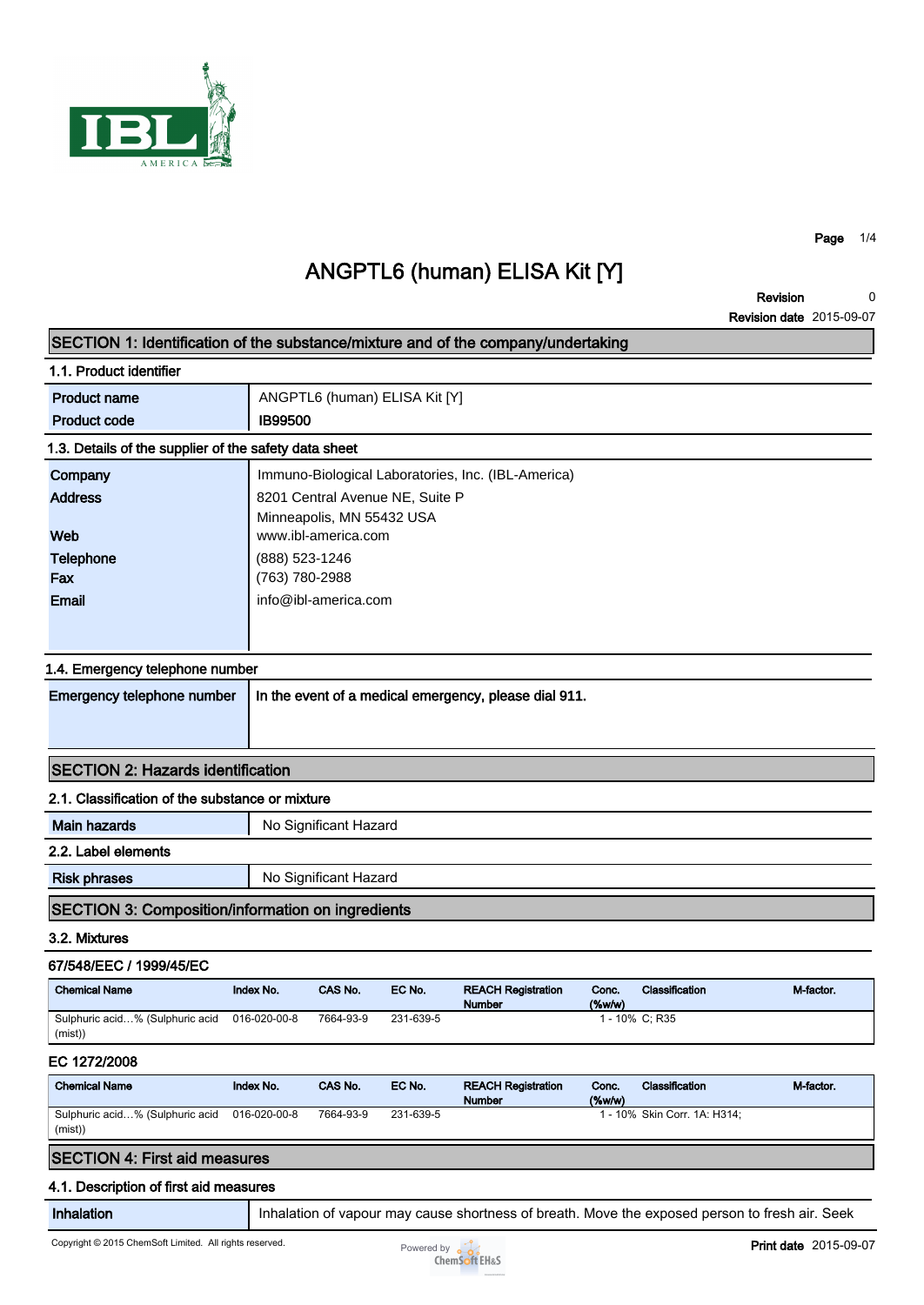# ANGPTL6 (human) ELISA Kit [Y]

|                                                                   | <b>Revision date</b> 2015-09-07                                                                                                                                      |  |  |  |  |  |
|-------------------------------------------------------------------|----------------------------------------------------------------------------------------------------------------------------------------------------------------------|--|--|--|--|--|
| 4.1. Description of first aid measures                            |                                                                                                                                                                      |  |  |  |  |  |
|                                                                   | medical attention.                                                                                                                                                   |  |  |  |  |  |
| Eye contact                                                       | Causes burns. Causes severe inflammation and may damage the cornea. In case of contact with<br>eyes, rinse immediately with plenty of water and seek medical advice. |  |  |  |  |  |
| <b>Skin contact</b>                                               | Causes burns. Wash off immediately with plenty of soap and water. Remove contaminated<br>clothing. Seek medical attention if irritation or symptoms persist.         |  |  |  |  |  |
| Ingestion                                                         | Ingestion causes burns to the respiratory tract. DO NOT INDUCE VOMITING. If swallowed, seek<br>medical advice immediately and show this container or label.          |  |  |  |  |  |
| <b>SECTION 5: Firefighting measures</b>                           |                                                                                                                                                                      |  |  |  |  |  |
| 5.1. Extinguishing media                                          |                                                                                                                                                                      |  |  |  |  |  |
|                                                                   | Use as appropriate: Carbon dioxide (CO2), Dry chemical, Foam.                                                                                                        |  |  |  |  |  |
| 5.2. Special hazards arising from the substance or mixture        |                                                                                                                                                                      |  |  |  |  |  |
|                                                                   | Corrosive. Burning produces irritating, toxic and obnoxious fumes.                                                                                                   |  |  |  |  |  |
| 5.3. Advice for firefighters                                      |                                                                                                                                                                      |  |  |  |  |  |
|                                                                   | Wear suitable respiratory equipment when necessary.                                                                                                                  |  |  |  |  |  |
| <b>SECTION 6: Accidental release measures</b>                     |                                                                                                                                                                      |  |  |  |  |  |
|                                                                   | 6.1. Personal precautions, protective equipment and emergency procedures                                                                                             |  |  |  |  |  |
|                                                                   | Ensure adequate ventilation of the working area. Evacuate personnel to a safe area. Wear suitable<br>protective equipment.                                           |  |  |  |  |  |
| 6.2. Environmental precautions                                    |                                                                                                                                                                      |  |  |  |  |  |
|                                                                   | Do not allow product to enter drains. Prevent further spillage if safe.                                                                                              |  |  |  |  |  |
| 6.3. Methods and material for containment and cleaning up         |                                                                                                                                                                      |  |  |  |  |  |
|                                                                   | Absorb with inert, absorbent material. Transfer to suitable, labelled containers for disposal. Clean<br>spillage area thoroughly with plenty of water.               |  |  |  |  |  |
| <b>SECTION 7: Handling and storage</b>                            |                                                                                                                                                                      |  |  |  |  |  |
| 7.1. Precautions for safe handling                                |                                                                                                                                                                      |  |  |  |  |  |
|                                                                   | Avoid contact with eyes and skin. Ensure adequate ventilation of the working area.                                                                                   |  |  |  |  |  |
| 7.2. Conditions for safe storage, including any incompatibilities |                                                                                                                                                                      |  |  |  |  |  |
|                                                                   | Keep in a cool, dry, well ventilated area. Keep containers tightly closed.                                                                                           |  |  |  |  |  |
| <b>SECTION 8: Exposure controls/personal protection</b>           |                                                                                                                                                                      |  |  |  |  |  |
| 8.1. Control parameters                                           |                                                                                                                                                                      |  |  |  |  |  |
| 8.1.1. Exposure Limit Values                                      |                                                                                                                                                                      |  |  |  |  |  |
| Sulphuric acid % (Sulphuric                                       | WEL 8-hr limit ma/m3: $0.05$<br>WEL 8-hr limit nom: -                                                                                                                |  |  |  |  |  |
|                                                                   |                                                                                                                                                                      |  |  |  |  |  |

| Sulphuric acid% (Sulphuric | WEL 8-hr limit ppm: -      | WEL 8-hr limit mg/m3: 0.05     |
|----------------------------|----------------------------|--------------------------------|
| acid (mist))               |                            |                                |
|                            | WEL 15 min limit ppm: -    | WEL 15 min limit mg/m3: -      |
|                            | WEL 8-hr limit mg/m3 total | WEL 15 min limit mg/m3 total - |
|                            | inhalable dust:            | inhalable dust:                |
|                            | WEL 8-hr limit mg/m3 total | WEL 15 min limit mg/m3 total - |
|                            | respirable dust:           | respirable dust:               |

## 8.2. Exposure controls

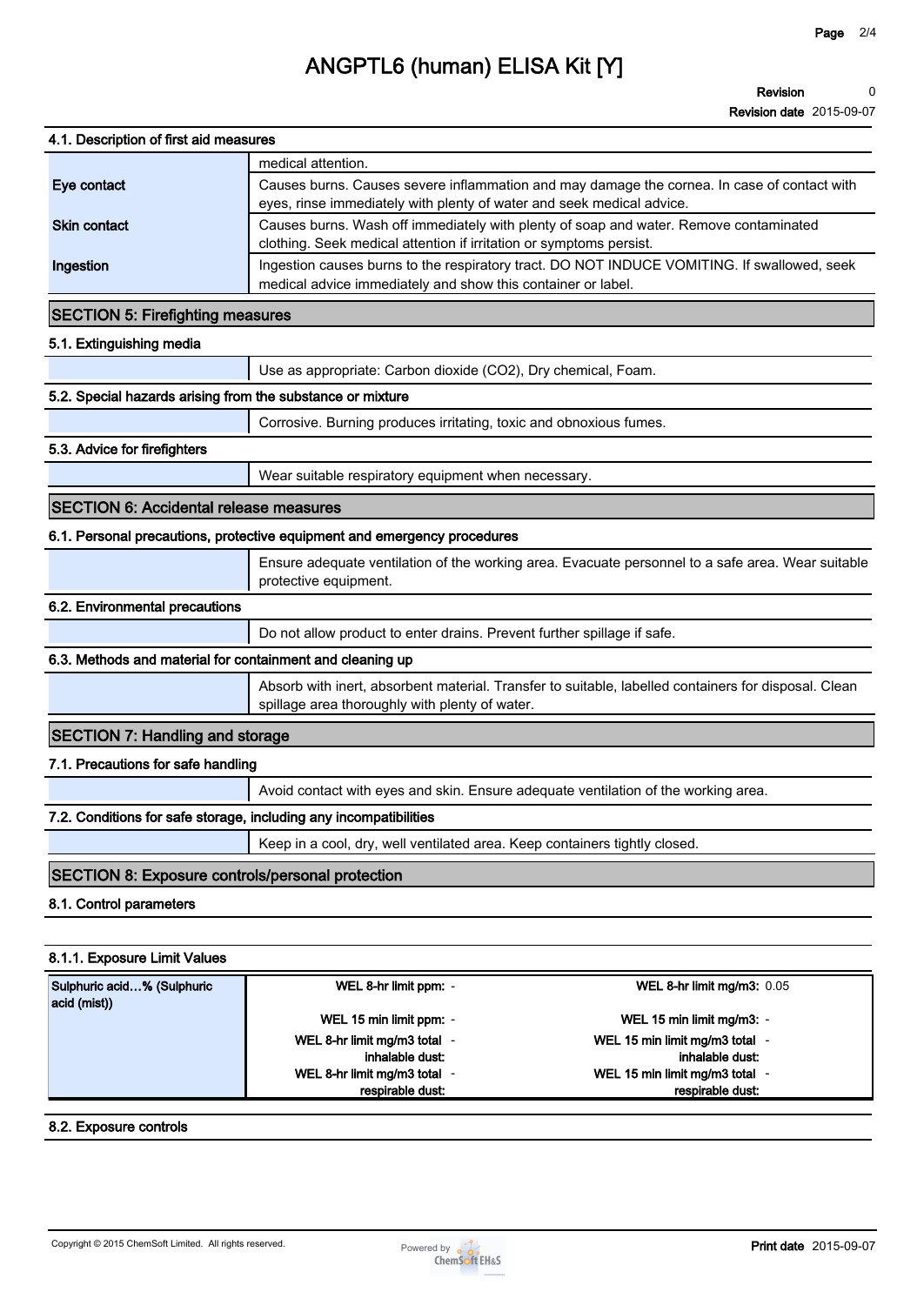## ANGPTL6 (human) ELISA Kit [Y]

Revision 0 Revision date 2015-09-07 0

#### 8.2. Exposure controls

| U.Z. LAPUJUITU UUIILUIJ                                    |                                                  |
|------------------------------------------------------------|--------------------------------------------------|
|                                                            |                                                  |
| 8.2.1. Appropriate engineering<br>controls                 | Ensure adequate ventilation of the working area. |
| 8.2.2. Individual protection<br>measures                   | Wear chemical protective clothing.               |
| Eye / face protection                                      | Approved safety goggles.                         |
| Skin protection -<br>Handprotection                        | Chemical resistant gloves (PVC).                 |
| <b>Respiratory protection</b>                              | Wear:. Self-contained breathing apparatus.       |
|                                                            |                                                  |
| <b>SECTION 9: Physical and chemical properties</b>         |                                                  |
| 9.1. Information on basic physical and chemical properties |                                                  |
| Appearance                                                 | Liquid/Solid                                     |
| <b>SECTION 10: Stability and reactivity</b>                |                                                  |
| 10.2. Chemical stability                                   |                                                  |
|                                                            | Stable under normal conditions.                  |
| 10.3. Possibility of hazardous reactions                   |                                                  |
|                                                            | Finely powdered metals.                          |
| 10.4. Conditions to avoid                                  |                                                  |

#### 10.6. Hazardous decomposition products

Sulphur oxides.

### SECTION 11: Toxicological information

## 11.1. Information on toxicological effects

Acute toxicity Irritating to eyes, respiratory system and skin. Ingestion may cause severe irritation of the mouth, the oesophagus and the gastrointestinal tract. May cause severe internal injury. Inhalation may cause coughing and shortness of breath.

## 11.1.4. Toxicological Information

No data available

### SECTION 12: Ecological information

12.1. Toxicity

No data available

#### Further information

The product may affect the acidity (pH-factor) in water with risk of harmful effects to aquatic organisms.

#### SECTION 13: Disposal considerations

#### General information

Dispose of in compliance with all local and national regulations.

## SECTION 14: Transport information